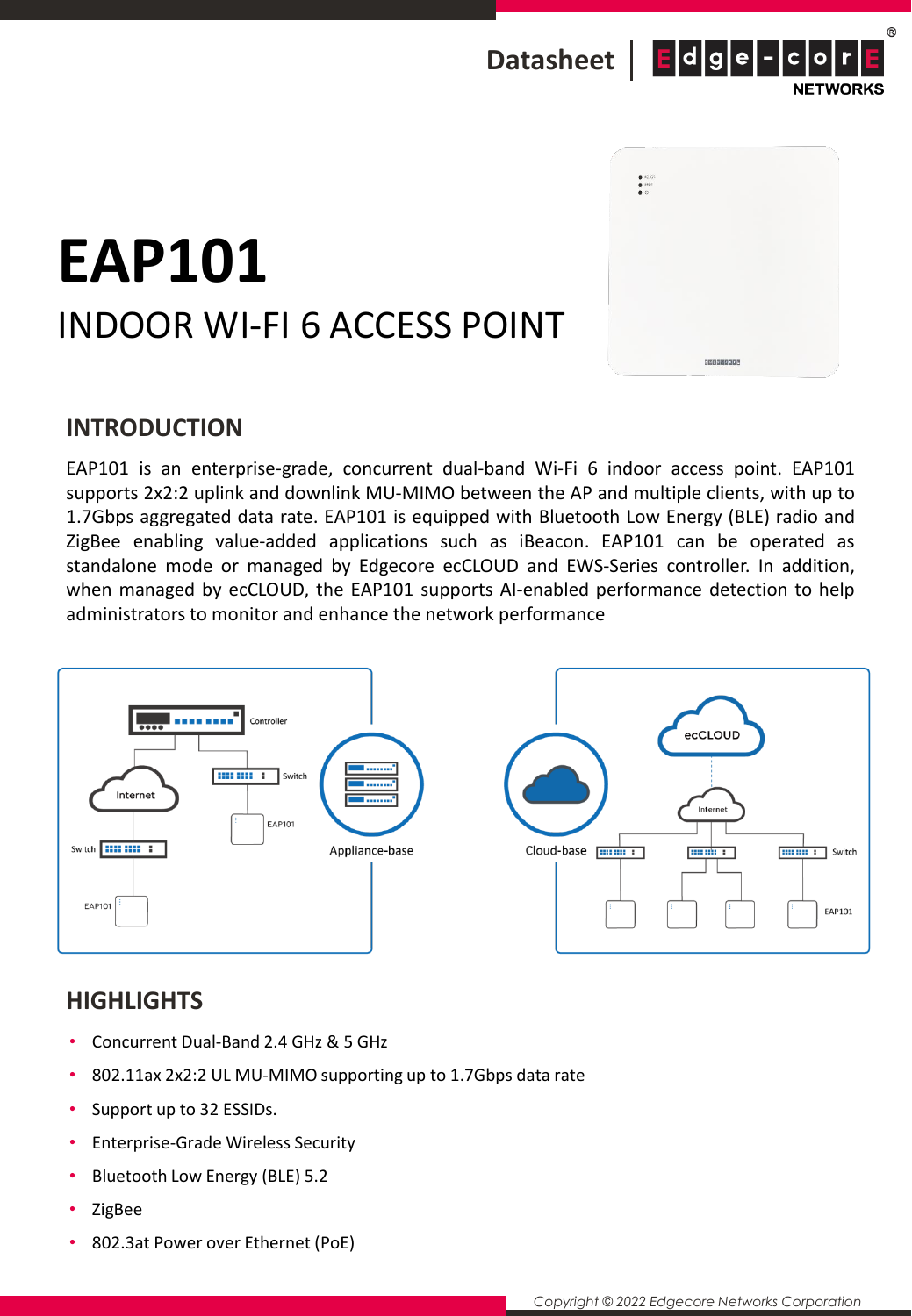$^{\circledR}$ 

## **SPECIFICATIONS**

| <b>PHYSICAL</b>                                |                                                                                                                                                                                                                                                                                                                      |  |
|------------------------------------------------|----------------------------------------------------------------------------------------------------------------------------------------------------------------------------------------------------------------------------------------------------------------------------------------------------------------------|--|
| <b>Power</b>                                   | DC Input: 12V / 2.0A (Power adapter included)<br>PoE: 802.3at compliant (PoE injector not included)                                                                                                                                                                                                                  |  |
| Dimensions (L x W x H)                         | 19.5 cm x 19.5 cm x 3.9 cm (7.68 x 7.68 x 1.54 in)<br>٠                                                                                                                                                                                                                                                              |  |
| Weight                                         | 0.65 kg (1.44 lbs)<br>$\bullet$                                                                                                                                                                                                                                                                                      |  |
| <b>Interface</b>                               | Uplink: 1 x 10/100/1000/2.5GBase-T Ethernet, Auto MDIX, RJ-45 with 802.3at PoE<br>LAN: 2 x 10/100/1000Base-T Ethernet, Auto MDIX, RJ-45<br>Console: 1 x RJ-45 Port<br>USB: 1 x USB 2.0 Port                                                                                                                          |  |
| <b>LED Indicator</b>                           | 2.4G-WiFi / 5G-WiFi / Power<br>٠                                                                                                                                                                                                                                                                                     |  |
| <b>Buttons</b>                                 | Restart/Reset<br>٠                                                                                                                                                                                                                                                                                                   |  |
| <b>Environmental Conditions</b>                | Operating Temperature: 0°C (32°F) to 50°C (122°F)<br>Operating Humidity: 5% to 95% non-condensing<br>٠                                                                                                                                                                                                               |  |
| <b>Power Consumption</b>                       | 22.4W max.<br>٠                                                                                                                                                                                                                                                                                                      |  |
| Antenna                                        | Type: 3 x Built-in antenna (2 x 2.4 GHz & 5 GHz, 1 x Bluetooth Low Energy)<br>Gain: 4.8 dBi (2.4 GHz), 6 dBi (5 GHz), 4.6 dBi (BLE)                                                                                                                                                                                  |  |
| <b>Mounting</b>                                | Wall/Ceiling/T-bar mount (Mounting kit included)<br>$\bullet$                                                                                                                                                                                                                                                        |  |
| Anti-theft                                     | 1 x Kensington lock slot<br>٠                                                                                                                                                                                                                                                                                        |  |
| <b>WI-FI</b>                                   |                                                                                                                                                                                                                                                                                                                      |  |
| <b>Standards</b>                               | 802.11ax (Wi-Fi 6)<br>$\bullet$<br>Concurrent dual-band 2.4 & 5 GHz<br>٠                                                                                                                                                                                                                                             |  |
| <b>Supported Data Rates</b>                    | 802.11b: 1, 2, 5.5, 11 Mbps<br>$\bullet$<br>802.11a/g: 6, 9, 12, 18, 24, 36, 48, 54 Mbps<br>$\bullet$<br>802.11n: 6.5 - 300 Mbps (20 / 40 MHz)<br>$\bullet$<br>802.11ac: 6.5 - 867 Mbps (20 / 40 / 80 MHz)<br>802.11ax: 3.6 - 574 Mbps (2.4 GHz, 20 / 40 MHz)<br>802.11ax: 3.6 - 1200 Mbps (5 GHz, 20 / 40 / 80 MHz) |  |
| <b>Radio Chains</b>                            | $2 \times 2$<br>٠                                                                                                                                                                                                                                                                                                    |  |
| <b>Spatial Streams</b>                         | 2; MU-MIMO support                                                                                                                                                                                                                                                                                                   |  |
| <b>Aggregate Conducted</b><br>Transmit Power*1 | 2.4 GHz: Up to 26 dBm <sup>*2</sup><br>5 GHz: Up to 26 dBm <sup>*2</sup>                                                                                                                                                                                                                                             |  |
| Channelization                                 | 2.4 GHz: 20 / 40 MHz<br>٠<br>5 GHz: 20 / 40 / 80Mhz                                                                                                                                                                                                                                                                  |  |
| <b>Frequency Range</b>                         | $2.400 - 2.483$ GHz<br>$5.150 - 5.850$ GHz                                                                                                                                                                                                                                                                           |  |
| <b>Operating Channels</b>                      | 2.4 GHz: 1-11 (US), 1-13 (Europe), 1-13 (Japan)<br>5 GHz <sup>*3</sup> : 36-165 (US), 36-140 (Europe), 36-144 (Japan)                                                                                                                                                                                                |  |
|                                                |                                                                                                                                                                                                                                                                                                                      |  |
| <b>ESSIDs</b>                                  | Up to 16 per radio (32 total)<br>$\bullet$                                                                                                                                                                                                                                                                           |  |
| <b>Certifications</b>                          | FCC, CE, LVD, NCC, BSMI, VCCI, JATE, TELEC, IC, C-Tick                                                                                                                                                                                                                                                               |  |

\*1: RF output power aggregates across MIMO chains and doesn't contain antenna gain

\*2: Maximum power is limited by local regulatory requirements

\*3: Some channels are restricted by local regulatory and certifications.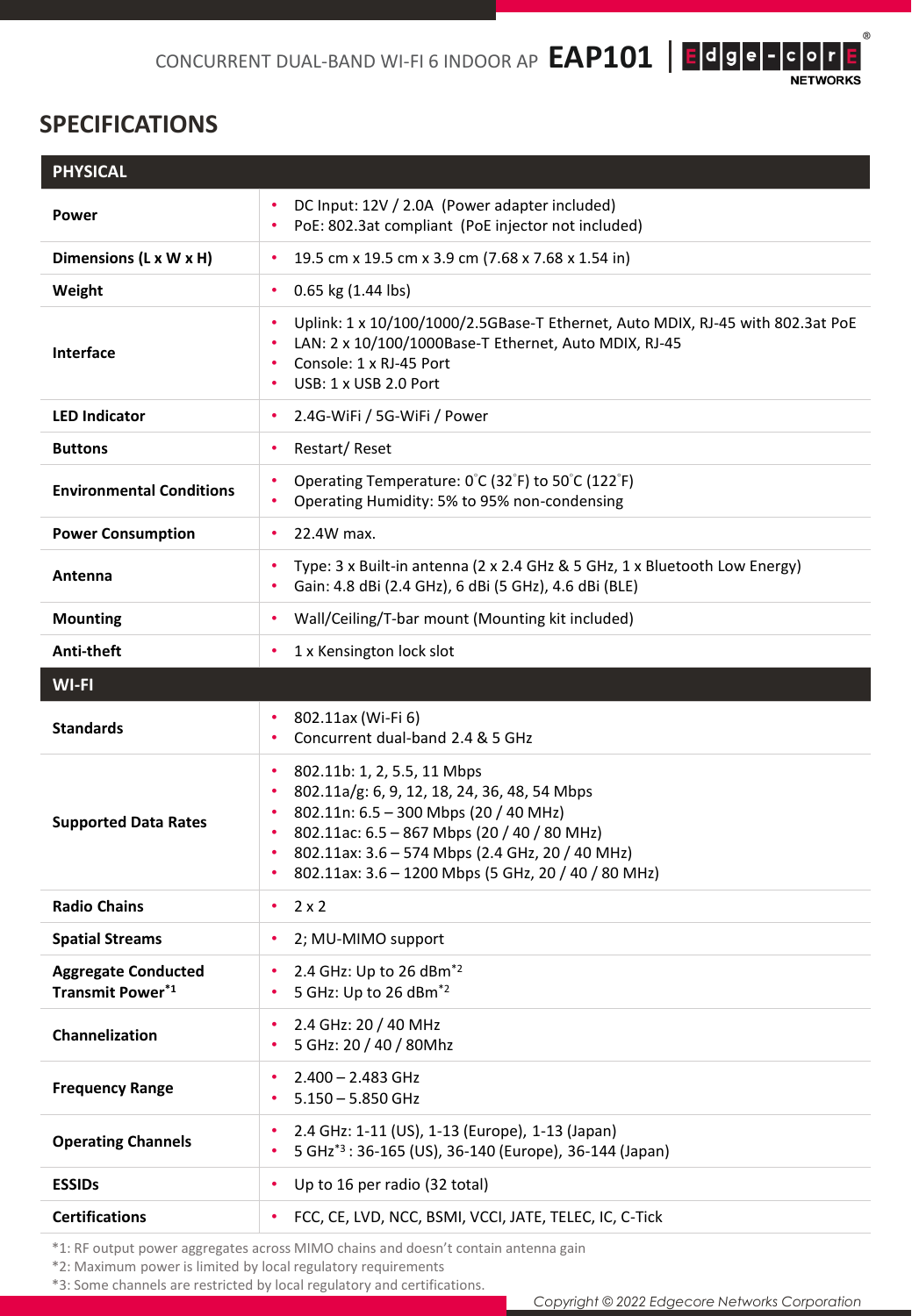CONCURRENT DUAL-BAND WI-FI 6 INDOOR AP **EAP101** | E**dge-Cor** 

 $^{\circledR}$ 

| <b>PERFORMANCE</b>        |                                                                                                                                                                                                                                                                                                                                                                                              |  |  |  |
|---------------------------|----------------------------------------------------------------------------------------------------------------------------------------------------------------------------------------------------------------------------------------------------------------------------------------------------------------------------------------------------------------------------------------------|--|--|--|
| <b>Physical Data Rate</b> | Up to 574 Mbps (2.4 GHz)<br>٠<br>Up to 1200 Mbps (5 GHz)<br>۰                                                                                                                                                                                                                                                                                                                                |  |  |  |
| <b>FEATURES</b>           |                                                                                                                                                                                                                                                                                                                                                                                              |  |  |  |
| <b>Wireless</b>           | 802.11 k/r<br>٠<br>Orthogonal Frequency Division Multiple Access (OFDMA)<br>٠<br>Client Isolation<br>٠<br>Open Mesh<br>٠<br><b>BSS Coloring</b><br>٠<br><b>Band steering</b><br>٠<br>Wi-Fi Enhanced Open (OWE)<br>٠                                                                                                                                                                          |  |  |  |
| <b>Network</b>            | Spanning Tree Protocol (STP)<br>٠<br><b>Dynamic Host Configuration Protocol (DHCP)</b><br><b>DHCP Relay</b><br>٠<br>802.1q<br>٠<br>Access Control List (ACL)<br>Network Address Translation (NAT)<br><b>Dynamic VLAN</b><br>Link Layer Discovery Protocol (LLDP)                                                                                                                             |  |  |  |
| <b>Security</b>           | WPA-Personal (AES)<br>٠<br>WPA-Enterprise (AES)<br>WPA2-Personal (AES)<br>٠<br>WPA2-Enterprise (AES)<br>٠<br>WPA3-Personal (AES)<br>٠<br><b>WPA3-Personal Transition (AES)</b><br>٠<br>WPA3-Enterprise (AES)<br>٠<br>WPA3-Enterprise transition (AES)<br>٠<br>Multi Pre-Shared Key (MPSK)<br>٠<br><b>MAC Address Authentication</b><br>٠<br><b>DHCP Snooping</b><br>٠<br>ARP Inspection<br>٠ |  |  |  |
| Maintenance               | Network Time Protocol (NTP)<br>٠<br>Standalone<br>$\bullet$<br>Management by ecCLOUD<br>٠<br>Management by EWS-Series Controller (Complete tunnel/Split Tunnel)<br><b>SSH</b><br>٠<br>QR Code Onboarding<br>SNMP v2c<br>Remote Syslog                                                                                                                                                        |  |  |  |
| QoS                       | RSSI Threshold (Optimal Client Filtering)<br>٠                                                                                                                                                                                                                                                                                                                                               |  |  |  |
| <b>Mobility</b>           | Hospot 2.0 R1<br>٠                                                                                                                                                                                                                                                                                                                                                                           |  |  |  |
| <b>Others</b>             | Target Wake Time (TWT)<br>iBeacon                                                                                                                                                                                                                                                                                                                                                            |  |  |  |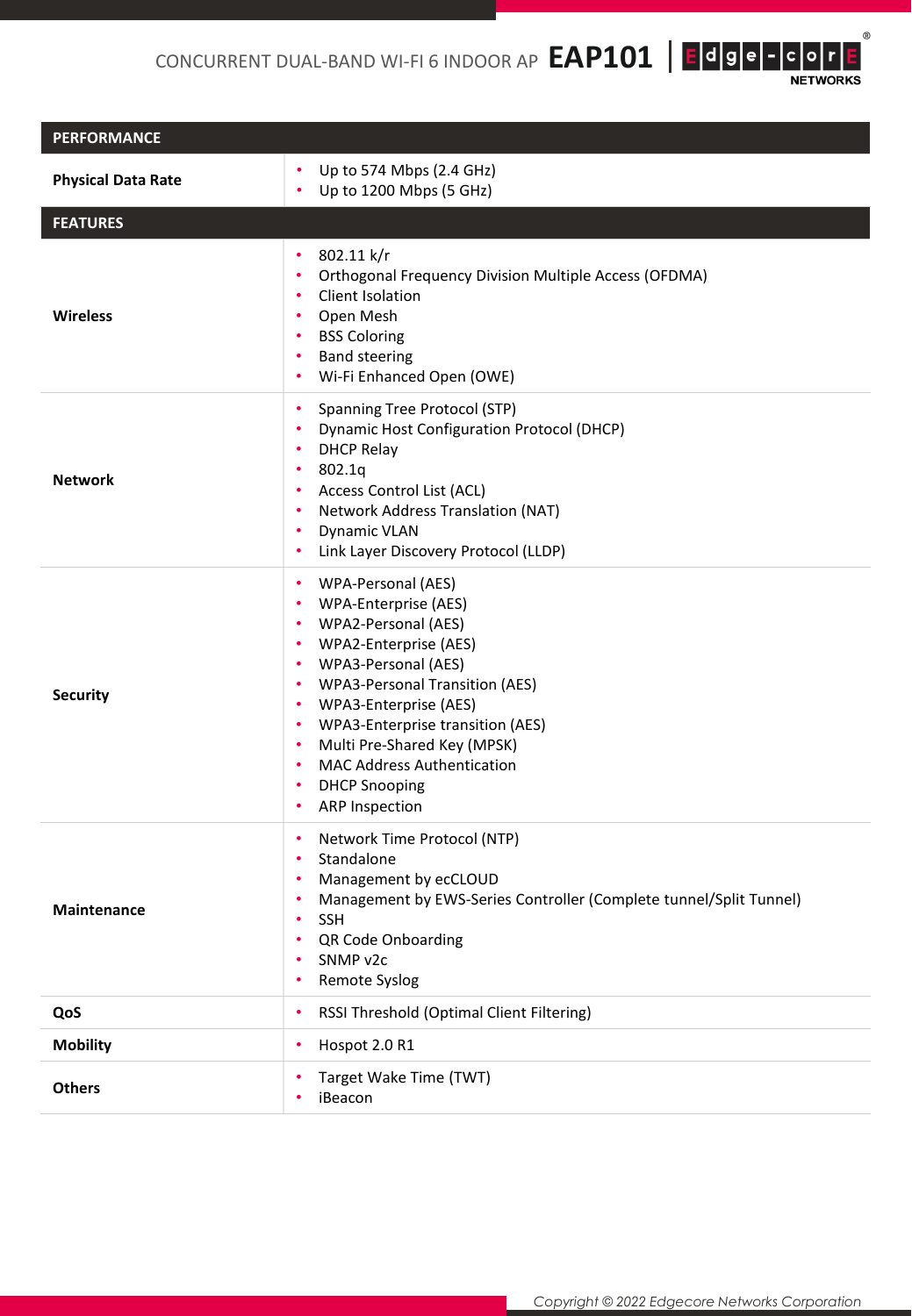CONCURRENT DUAL-BAND WI-FI 6 INDOOR AP  $\mathsf{EAP101}\mid\mathsf{E}\mid\mathsf{d}\mid\mathsf{g}\mid\mathsf{e}\mid\mathsf{-}\mid\mathsf{c}\mid\mathsf{o}\mid\mathsf{r}$ 

 $^\circledR$ 

**NETWORKS** 

| AI-ENABLED DETECTION*4                 |                                                                                                                                                                                                                                                                                                                                                   |  |  |
|----------------------------------------|---------------------------------------------------------------------------------------------------------------------------------------------------------------------------------------------------------------------------------------------------------------------------------------------------------------------------------------------------|--|--|
| Internet (WAN)                         | Throughput (Up/Down)<br>٠<br>Packet Drops<br>Roundtrip Latency<br>٠<br>Usage<br>٠                                                                                                                                                                                                                                                                 |  |  |
| Wi-Fi Connection/<br><b>Experience</b> | <b>DHCP Exchanges</b><br>٠<br><b>EAP Failures</b><br>٠<br>Slow Connectivity<br>٠<br><b>Connection Drops</b><br>٠<br>Poor Signal<br>٠<br><b>Beacon Miss</b><br>٠<br><b>Steering Efficiency</b><br>٠<br><b>AP Stability</b><br>٠<br>Wrong Key<br>٠<br>Inactivity<br>٠<br>Radio Congestion<br>٠<br>Wi-Fi Latency<br>٠<br><b>Hogging Airtime</b><br>٠ |  |  |
| <b>Wi-Fi Roaming</b>                   | Poor AP Selection<br>٠<br>Poor Overlap<br>٠<br>AP Slow Response<br>٠<br><b>Sticky Client</b><br>Slow Roaming<br>٠                                                                                                                                                                                                                                 |  |  |
| <b>Application</b>                     | Reachability<br>٠<br>Upstream Health<br>Downstream Health                                                                                                                                                                                                                                                                                         |  |  |

\*4: When managed by ecCLOUD and enable the Aprecomm VWE (Virtual Wireless Expert) AI Solution



*Copyright © 2022 Edgecore Networks Corporation*